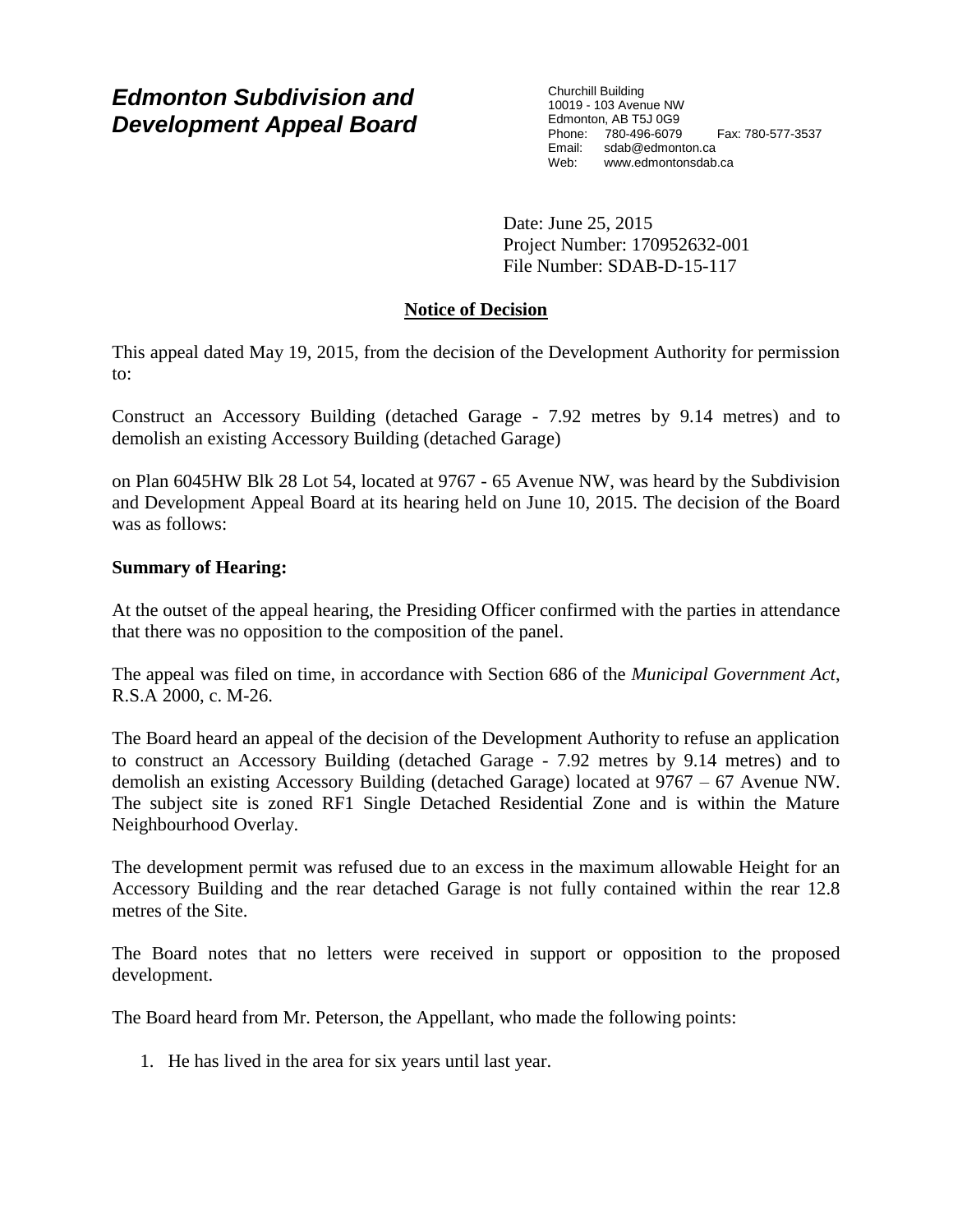- 2. He used to live on a property adjacent to the subject property. The subject property had a garage which was demolished by the previous owner without permits. He purchased the subject property so he could build a detached garage that would accommodate his needs.
- 3. He needs a larger garage to park his one-ton truck and have additional storage space for his family.
- 4. His truck has been broken into when it was parked on the street or in the rear lane.
- 5. The detached garage will be taller than the maximum allowable height.
- 6. The other Zoning Bylaw requirements including the minimum required setback and maximum site coverage of 12 percent have been met.
- 7. The detached garage will be located further from the rear lane as there are two telephone poles across the rear lane which limits the turning radius into the garage.

In response to questions by the Board, Mr. Peterson provided the following information:

- 1. If the entrance of the garage was closer to the rear lane, the turning radius would be reduced and maneuvering the vehicle into the detached garage would be difficult.
- 2. He cannot use the neighbour's driveway across the rear lane to accommodate the turning radius.
- 3. He spoke to his immediate neighbours and one neighbour across the street and received letters from them in support of the proposed development, marked Exhibit "A".
- 4. There are other garages in the area that are similar to the proposed development but he did not have any photographs of those garages.
- 5. The detached garage will have a cottage style roof, which will have less of an impact on neighbouring property owners than a standard roof pitch would have.
- 6. He requires a 12 foot high garage door to accommodate his 10 foot high truck. A 10 foot high garage door is not quite tall enough to accommodate his truck.
- 7. The portion of the garage that protrudes into the rear yard is the side in which is truck will be parked. He needs that length for his truck.
- 8. His wife's vehicle will be parked in the west side of the garage, which is shorter in length.
- 9. He provided a photo of his one-ton truck that is used for his hydro seeding business, marked Exhibit "B".

The Board then heard from Mr. Booth, representing Sustainable Development, who answered questions from the Board:

- 1. He is not aware of other oversized garages in the area and did not conduct a site inspection or a survey of the neighbourhood.
- 2. A cottage style roof configuration may be less intrusive than the standard pitched roof for a garage.
- 3. He is concerned that an oversized garage that is located at the required setback will have an impact on the neighbour to the east.
- 4. He confirmed that he does not have the authority to grant a variance in height.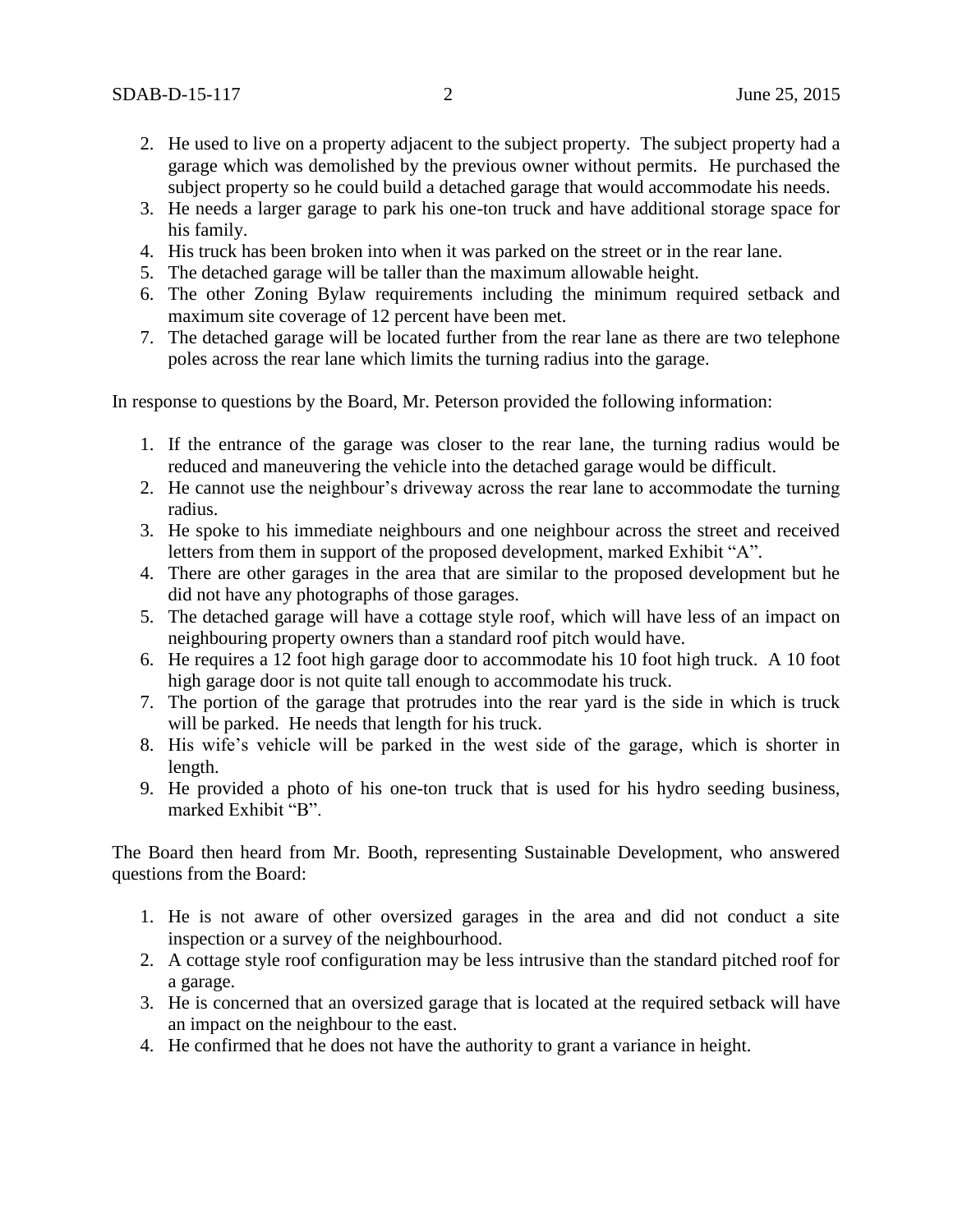- 5. He did not consider the telephone poles across the rear lane when reviewing the development permit application. However, he agreed that the telephone poles across the lane could make maneuvering into the detached garage difficult, depending on the length of the vehicle.
- 6. He was not sure if reversing the configuration of the detached Garage so the extended portion of the garage was on the west side of the property would make a difference.
- 7. He agreed that if the setback on the east side of the property was larger, there would be less of an impact on the neighbour to the east.

In rebuttal, Mr. Peterson made the following points:

- 1. There are similar problems with telephone poles in the rear lane on a property west of the subject site.
- 2. The detached garage could be reversed so the larger parking space is on the other side; however, there is more amenity space in the rear yard with the proposed location.
- 3. The neighbour east of the subject site has a similar setback as the proposed development.
- 4. He referred to a text message he received from the neighbouring property owner to the east indicating that the neighbour was aware of the height and location of the detached Garage and indicated that his neighbours concern was addressed. He was unable to provide the Board with a copy of the text message.
- 5. Mr. Peterson indicated that no letters were received in opposition to the proposed development and no one appeared in opposition at the hearing.
- 6. The detached garage could have been placed further to the west; however, he would like to keep this area for his children to play.

### **Decision:**

The appeal is ALLOWED and the decision of the Development Authority REVOKED. The development is GRANTED as applied for to the Development Authority. In granting the development the following variances to the *Zoning Bylaw* are allowed:

Pursuant to Section 50.3(2), a variance of 0.52 metres is granted to the maximum allowable Height of 4.3 metres.

Pursuant to Section 814.3(20), a variance of 1 metre is granted to the locational requirement of the rear detached Garage to be fully contained within the rear 12.8 metres of the Site.

### **Reasons for Decision:**

The Board finds the following:

1. The proposed development is Accessory to a Permitted Use in the RF1 Single Detached Residential Zone.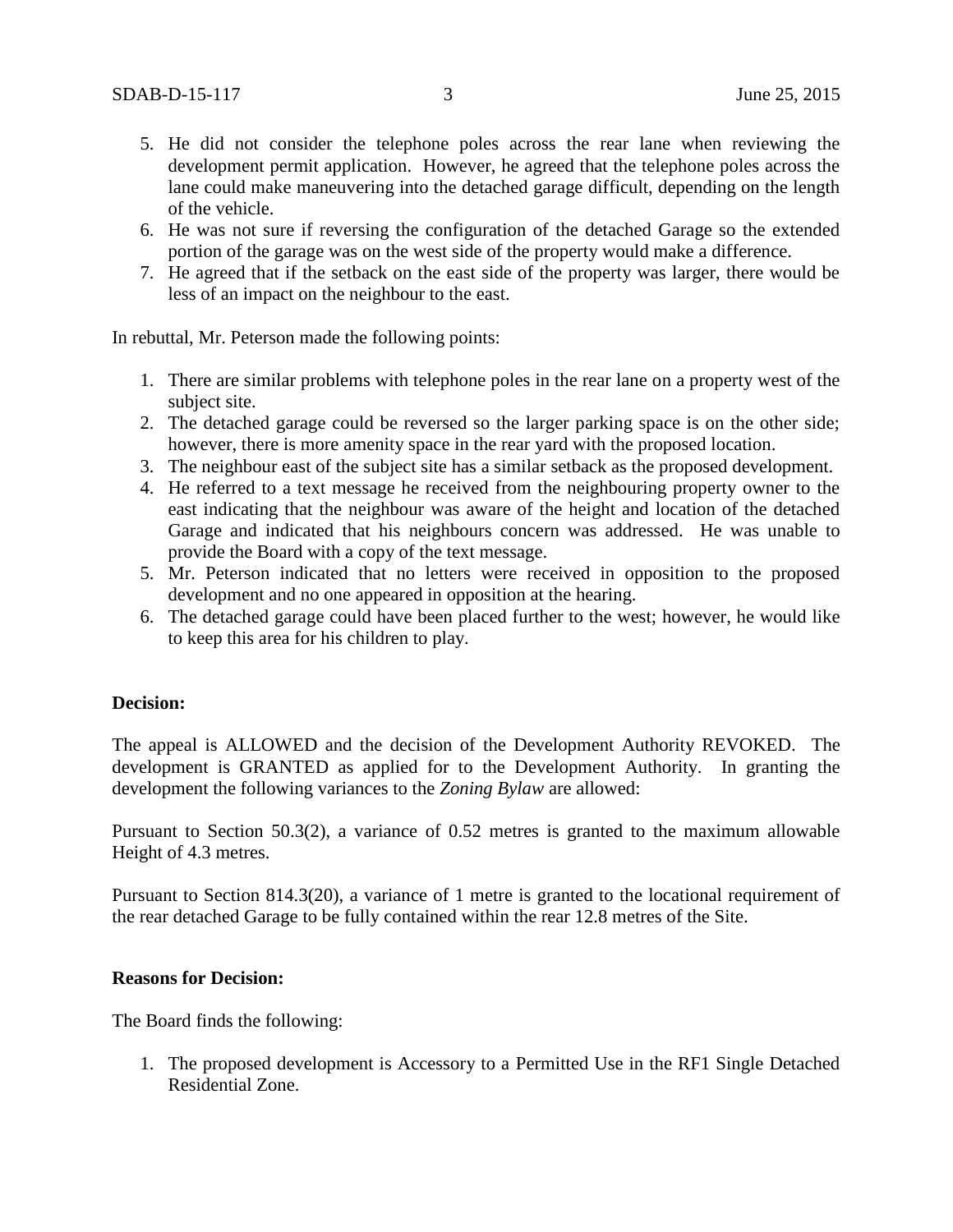- 2. Based on the evidence submitted, the Appellant requires a 3.66 metres (12 feet) Garage door to accommodate his truck.
- 3. The Height of the detached Garage will be visually reduced by the cottage style roof.
- 4. The Setback into the Rear Yard is required to accommodate the turning radius into the detached Garage due to the existing telephone poles in the rear Lane.
- 5. Based on the evidence submitted, although the detached Garage is not contained within the rear 12.8 metres of the Site, the detached Garage is within the maximum allowable Site Coverage of 12 percent, which will provide sufficient amenity space in the Rear Yard between the detached Garage and the Principal Dwelling.
- 6. The storage of a vehicle in the detached Garage will reduce the need for on-street parking, and improve the amenities of the neighbourhood.
- 7. Four letters were provided from neighbouring property owners in support of the proposed development.
- 8. No letters were received in opposition to the proposed development and no one appeared in opposition at the hearing.
- 9. Based on the above, it is the opinion of the Board, that the proposed development with the requested variances will not unduly interfere with the amenities of the neighbourhood nor materially interfere with or affect the use, enjoyment or value of neighbouring parcels of land.

### **Important Information for Applicant/Appellant**

- 1. This is not a Building Permit. A Building Permit must be obtained separately from the Sustainable Development Department, located on the  $5<sup>th</sup>$  Floor, 10250 – 101 Street, Edmonton.
- 2. Obtaining a Development Permit does not relieve you from complying with:
	- a) the requirements of the *Edmonton Zoning Bylaw*, insofar as those requirements have not been relaxed or varied by a decision of the Subdivision and Development Appeal Board,
	- b) the requirements of the *Alberta Safety Codes Act*,
	- c) the *Alberta Regulation 204/207 – Safety Codes Act – Permit Regulation*,
	- d) the requirements of any other appropriate federal, provincial or municipal legislation,
	- e) the conditions of any caveat, covenant, easement or other instrument affecting a building or land.
- 3. When an application for a Development Permit has been approved by the Subdivision and Development Appeal Board, it shall not be valid unless and until any conditions of approval, save those of a continuing nature, have been fulfilled.
- 4. A Development Permit will expire in accordance to the provisions of Section 22 of the *Edmonton Zoning Bylaw, Bylaw 12800*, as amended.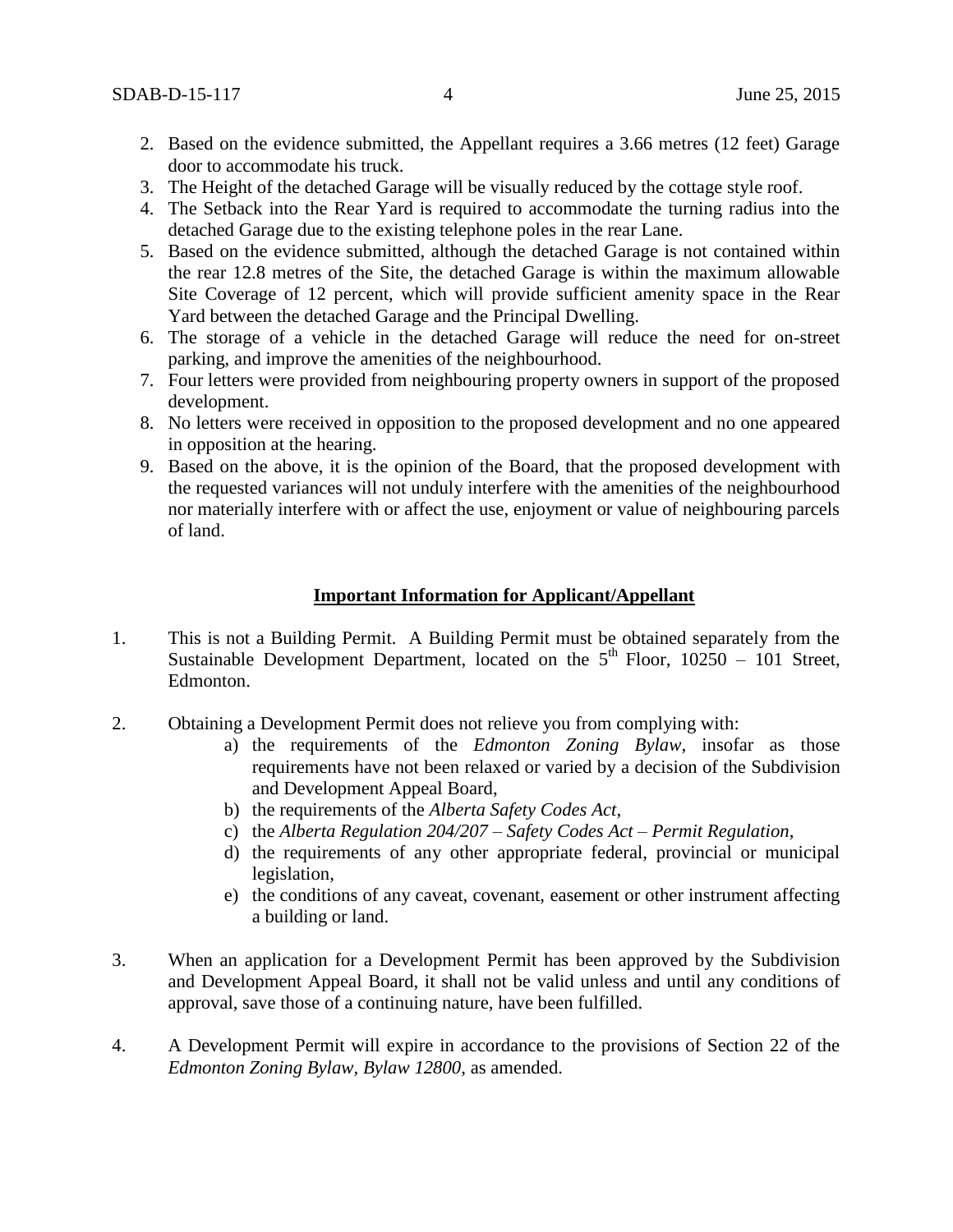- 5. This decision may be appealed to the Alberta Court of Appeal on a question of law or jurisdiction under Section 688 of the *Municipal Government Act*, R.S.A. 2000, c. M-26. If the Subdivision and Development Appeal Board is served with notice of an application for leave to appeal its decision, such notice shall operate to suspend the Development Permit.
- 6. When a decision on a Development Permit application has been rendered by the Subdivision and Development Appeal Board, the enforcement of that decision is carried out by the Sustainable Development Department, located on the 5th Floor, 10250 – 101 Street, Edmonton.

*NOTE: The City of Edmonton does not conduct independent environmental checks of land within the City. If you are concerned about the stability of this property for any purpose, you should conduct your own tests and reviews. The City of Edmonton, when issuing a development permit, makes no representations and offers no warranties as to the suitability of the property for any purpose or as to the presence or absence of any environmental contaminants on the property.*

> Ms. P. Jones, Presiding Officer Subdivision and Development Appeal Board

CC: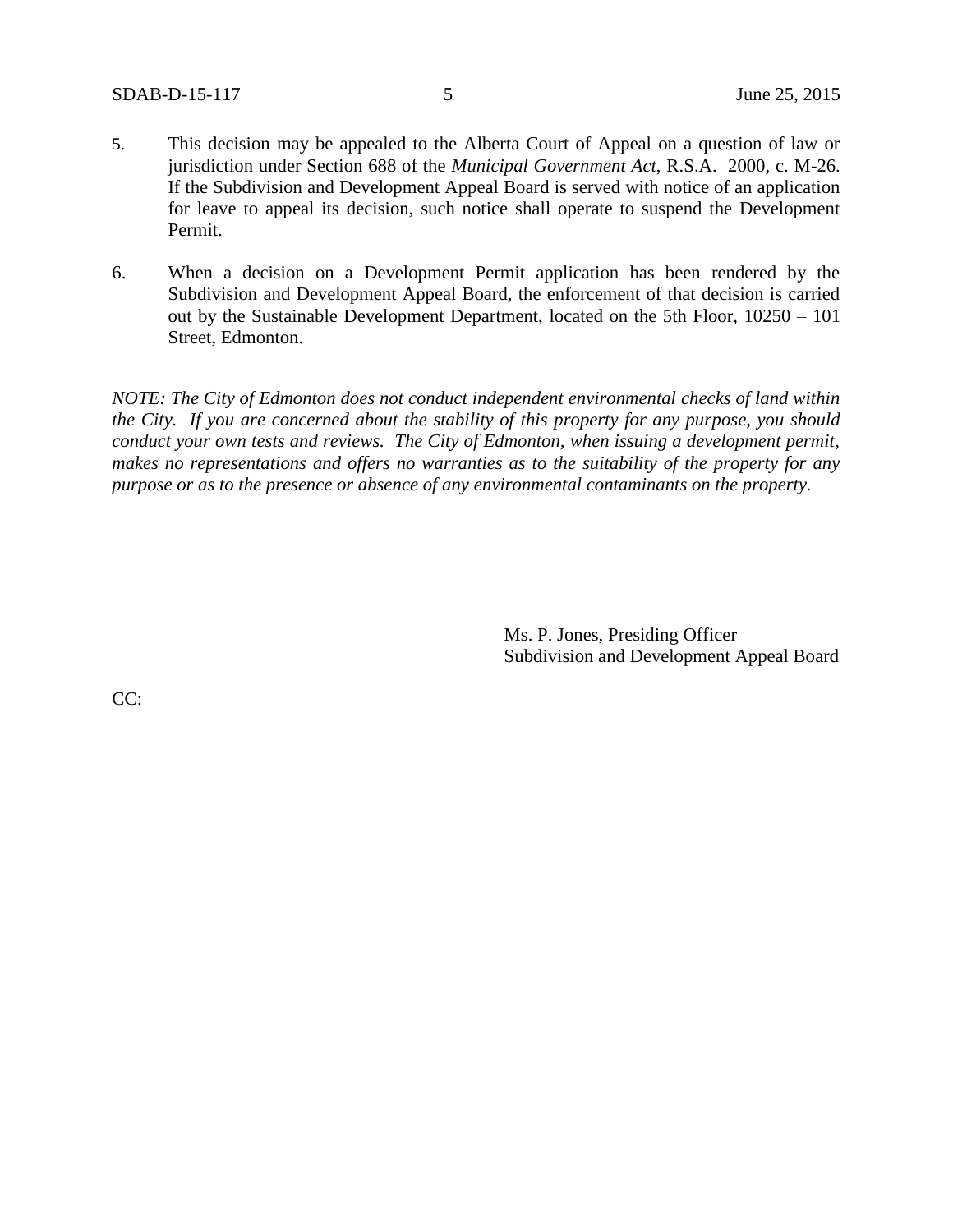# *Edmonton Subdivision and Development Appeal Board*

Churchill Building 10019 - 103 Avenue NW Edmonton, AB T5J 0G9 Phone: 780-496-6079 Fax: 780-577-3537 Email: sdab@edmonton.ca Web: www.edmontonsdab.ca

Date: June 25, 2015 Project Number: 162865621-002 File Number: SDAB-D-15-118

# **Notice of Decision**

This appeal dated May 13, 2015, from the decision of the Development Authority for permission to:

Construct an Accessory Building (bird aviary, 3.66 metres by 5.79 metres), existing without permits.

on Plan 1888NY Blk 17 Lot 6, located at 3411 - 105 Avenue NW, was heard by the Subdivision and Development Appeal Board at its hearing held on June 10, 2015. The decision of the Board was as follows:

## **Summary of Hearing:**

At the outset of the appeal hearing, the Presiding Officer confirmed with the parties in attendance that there was no opposition to the composition of the panel.

The appeal was filed on time, in accordance with Section 686 of the *Municipal Government Act*, R.S.A 2000, c. M-26.

The Board heard an appeal of the decision of the Development Authority to approve an application to construct an Accessory Building (bird aviary, 3.66 metres by 5.79 metres), existing without permits located at  $3411 - 105$  Avenue NW. The subject site is zoned RF1 Single Detached Residential Zone and is located within the Mature Neighbourhood Overlay.

The development was approved with conditions with a variance granted in the minimum required distance from the Front Lot Line. The approved permit was subsequently appealed by an adjacent property owner.

Prior to the hearing the following information was provided to the Board, copies of which are on file:

- Documents submitted with the Appeal on May 13, 2015.
- A letter received from a neighbouring property owner withdrawing their support on May 25, 2015.
- A written submission received from the Respondent on June 4, 2015, individual letters of support from adjacent property owners.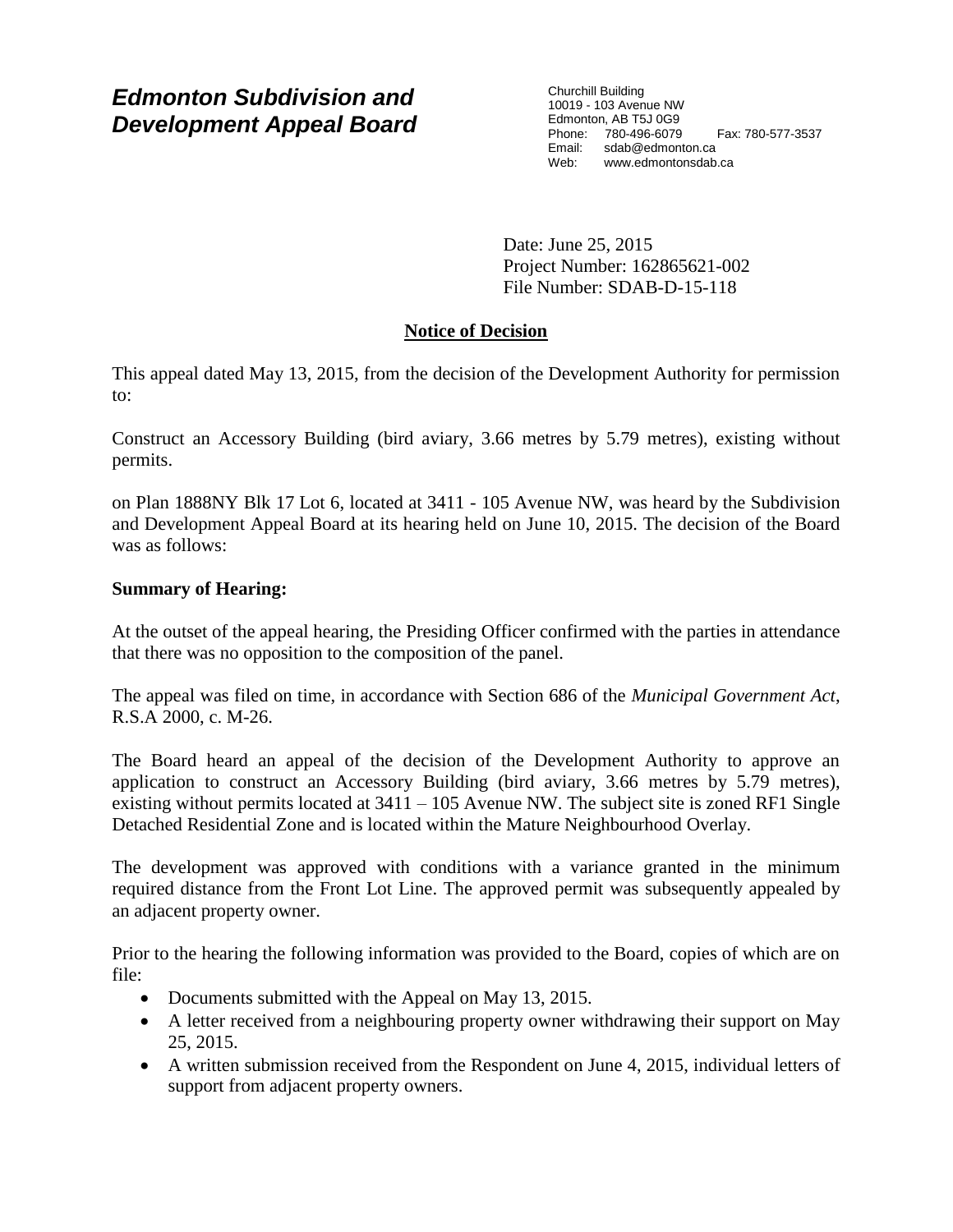The Board heard from Mr. and Mrs. Scott, the Appellants, who made the following points:

- 1. In their opinion, the bird aviary is attached to a lean-on shed that is attached to the garage, and is an unsightly structure.
- 2. They are concerned with the noise coming from the bird aviary and the smell of the birds.
- 3. The bird aviary was built without a permit indicating the problems that occur when rules are not followed.
- 4. The issues with the bird aviary vary from day to day. A recording of the bird noises recorded yesterday was played to the Board from their electronic device.

In response to questions by the Board, Mr. and Mrs. Scott provided the following information:

- 1. They stated that moving the bird aviary further away from the front property line by 5 inches to eliminate the necessary variance would not alleviate their concerns.
- 2. The fence separating the two properties is 5 feet 10 inches high. The bird aviary is visible from their bedroom and the elevated deck in their rear yard.
- 3. They could not confirm whether the bird aviary is attached to the fence or the garage or just abutting the structures.
- 4. There are trees and birds in the area in addition to the bird aviary.
- 5. They could not provide any evidence to support their statement that the bird aviary will negatively impact their property value.

The Board then heard from Mr. Booth, representing Sustainable Development, who answered questions from the Board:

- 1. The Bylaw was primarily included to keep accessory buildings out of the front and side yard. This accessory building is completely compliant except for the 5 inch encroachment into the Front Setback. The requested variance is minor.
- 2. In his opinion, the bird aviary is a structure with mesh sides which will not have a negative impact on neighbouring properties.
- 3. The shed between the bird aviary and the garage is not shown on the site plan.
- 4. He calculated the Site Coverage with this accessory building at 10.4 percent. If the shed was added to the Site Coverage calculation, the Site Coverage would still be within the maximum allowable of 12 percent for Accessory Buildings or Structures.
- 5. There are no regulations in the *Edmonton Zoning Bylaw* stating the minimum separation distance between accessory buildings.

The Board then heard from Ms. Gergley, the Respondent, who was accompanied by Ms. Riley, her sister, who together made the following points:

- 1. The birds are not squawkers.
- 2. The yard of the subject site is beautifully kept.
- 3. She addressed the concerns of the Appellant and stated that the view of the bird aviary is not unsightly as it is well built.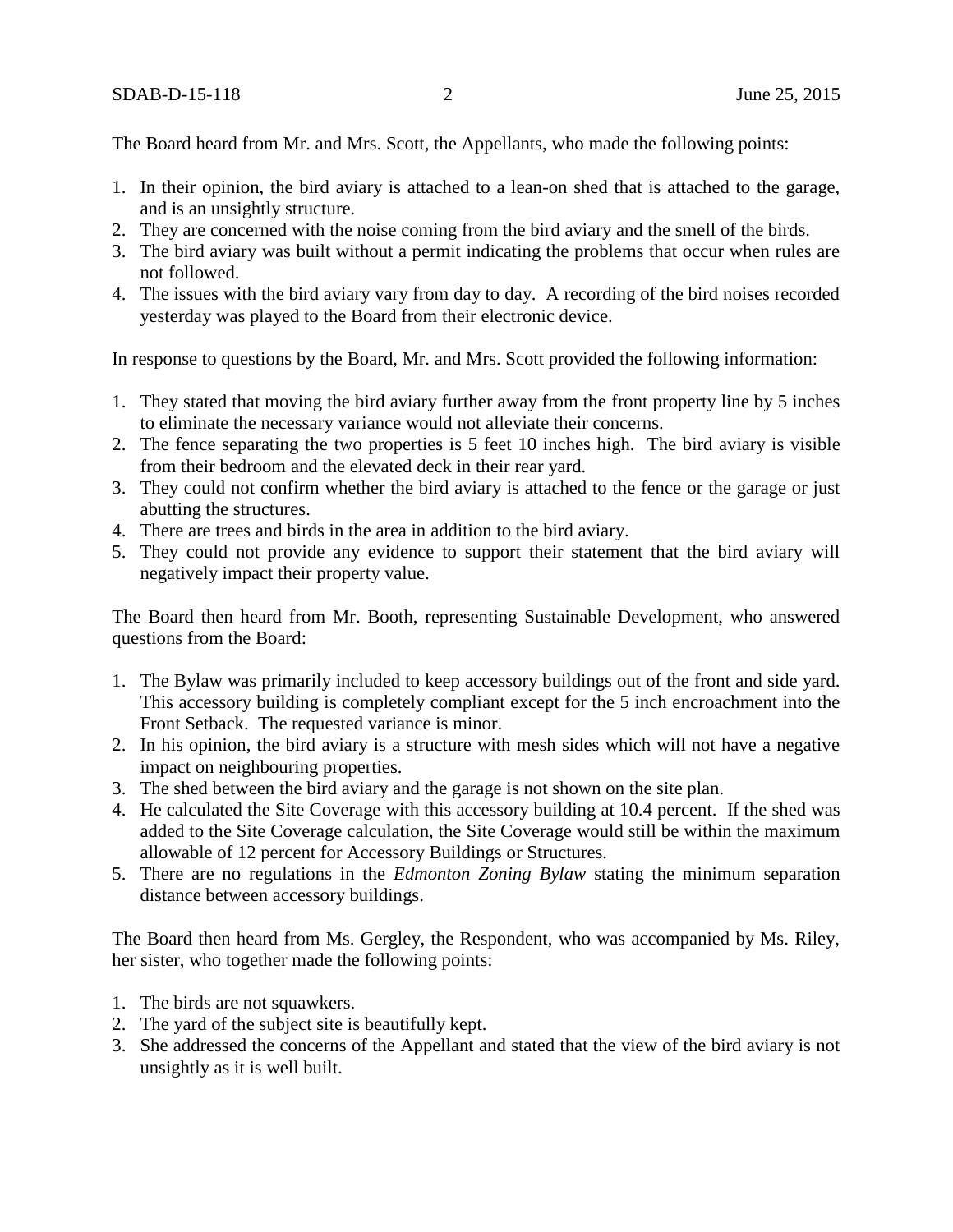4. The birds do not create excessive noise and the recording provided by the Appellant are of birds that are attracted to trees in the area as well as those in the aviary.

In response to questions by the Board, Ms. Gergley and Ms. Riley provided the following information:

- 1. With regard to the smell of the birds, they stated that the bird aviary and the room in the house where the birds are kept are cleaned on a regular basis.
- 2. Ms. Gergley has owned three birds for approximately eight years.
- 3. The birds can live approximately 50 to 80 years.
- 4. The birds are only outside on warm, calm days from approximately the middle of May to September, as they cannot tolerate cold weather or high winds.
- 5. Ms. Gergley did not think she needed a development permit because the bird aviary does not have walls and therefore a permit was not required.
- 6. There are two lilac trees and shrubs on her property and lilac trees on the Appellant's property that screen the bird aviary from the Appellant's property.
- 7. In their opinion, when the birds occasionally speak they do not create any more noise than when people are speaking.
- 8. Ms. Gergley conceded that moving the bird aviary 5 inches further into their property could be done but would be difficult to do.
- 9. She concurred that the side setback was the same as the existing garage.

In rebuttal, Mr. and Mrs. Scott made the following points:

- 1. It is difficult to describe the issues created by the birds. A person would have to live next to the subject site to experience the issues.
- 2. They conceded that the birds have existed on the neighbouring property for several years and the existence of the bird aviary has increased their concerns.
- 3. They conceded that the existence of the bird aviary is comparable to the existence of a dog run, but the effect of a dog run depends on the type of the dog.

### **Decision:**

The appeal is DENIED and the decision of the Development Authority is CONFIRMED. The development is GRANTED as approved by the Development Authority, subject to the following CONDITION:

1. An Accessory Building or Structure shall not exceed 4.3 metres nor one Storey in height. (Reference Section 6.1(49) and 50.3(2).)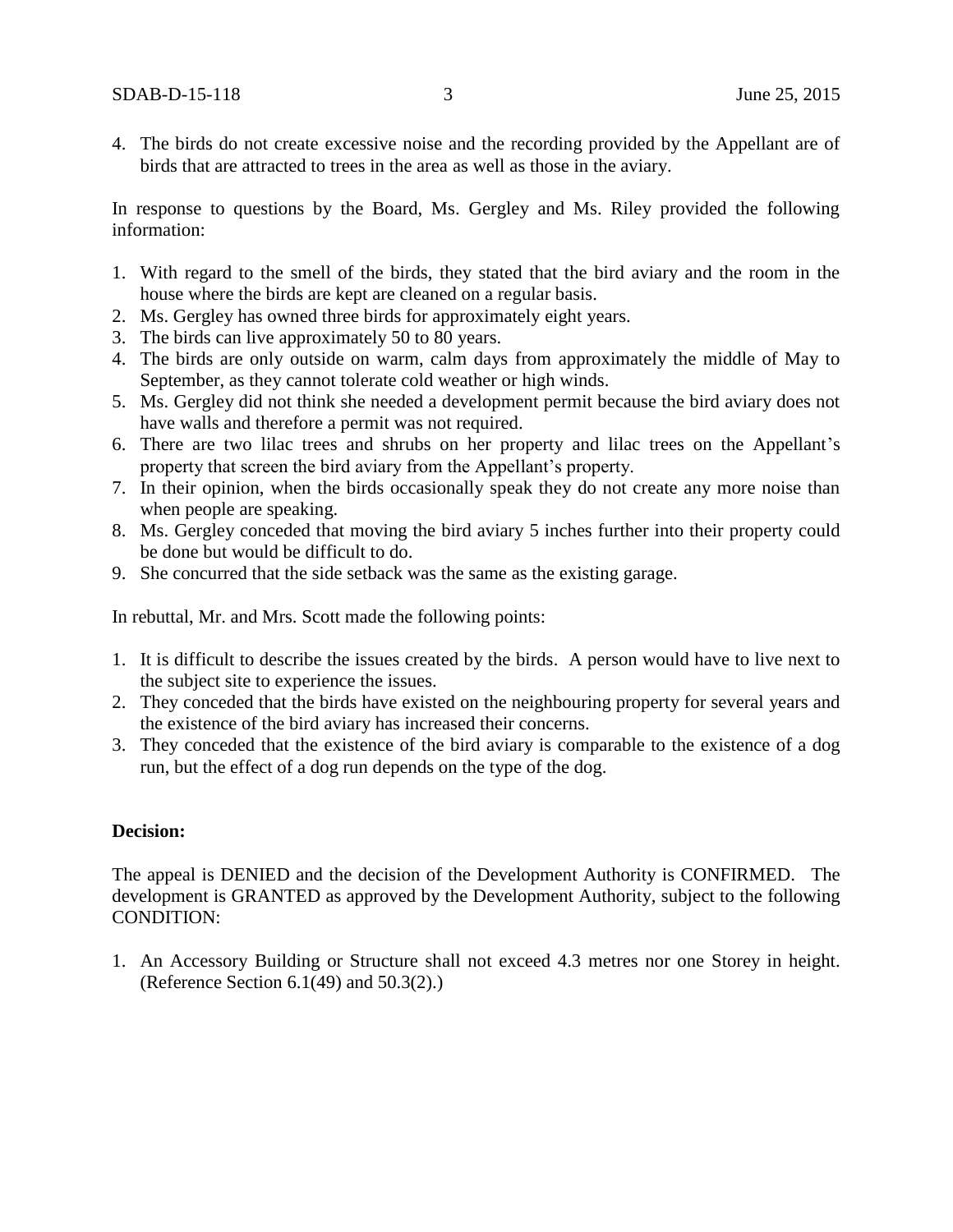In granting the development the following variances to the *Zoning Bylaw* are allowed:

Pursuant to Section 50.3(4)(a), a variance of 0.14 metres is granted to the locational requirement of an Accessory building to be located not less than 18.0 m from the Front Lot Line, unless it complies with the Setback requirements for a principal building.

### **Reasons for Decision:**

The Board finds the following:

- 1. The proposed development is Accessory to a Permitted Use in the RF1 Single Detached Residential Zone.
- 2. Although the Board appreciates the concerns of the Appellants, many of the concerns related to the use of the bird aviary do not deal with the *Edmonton Zoning Bylaw* but are a potential Bylaw Enforcement issues which would be enforced by the City of Edmonton's Bylaw Enforcement Team.
- 3. The Board notes the requested variance to the *Edmonton Zoning Bylaw* is minor and relaxes the locational requirement for the following reasons:
	- a. The Appellants were unable to provide evidence to the Board that the proposed development will have an adverse effect on their property value and has conceded that relocating the Accessory Building by 0.14 metres (5.5 inches) to comply with the *Edmonton Zoning Bylaw* will not make a difference.
	- b. The Board accepts the evidence submitted that the bird aviary is well built and screened by trees on both properties and a fence between the sites.
	- c. The Board notes the Site Coverage including the bird aviary, the shed, and the detached Garage is within the maximum allowable 12 percent allowable Site Coverage.
	- d. The Board notes there are no regulations in the *Edmonton Zoning Bylaw* stating a required minimum separation distance between Accessory Buildings.
- 4. The Board notes there is community support for the Accessary Building (bird aviary).
- 5. Based on the above, it is the opinion of the Board, that the proposed development, with the variance granted, will not unduly interfere with the amenities of the neighbourhood nor materially interfere with or affect the use, enjoyment or value of neighbouring parcels of land.

### **Important Information for Applicant/Appellant**

1. This is not a Building Permit. A Building Permit must be obtained separately from the Sustainable Development Department, located on the  $5<sup>th</sup>$  Floor, 10250 – 101 Street, Edmonton.